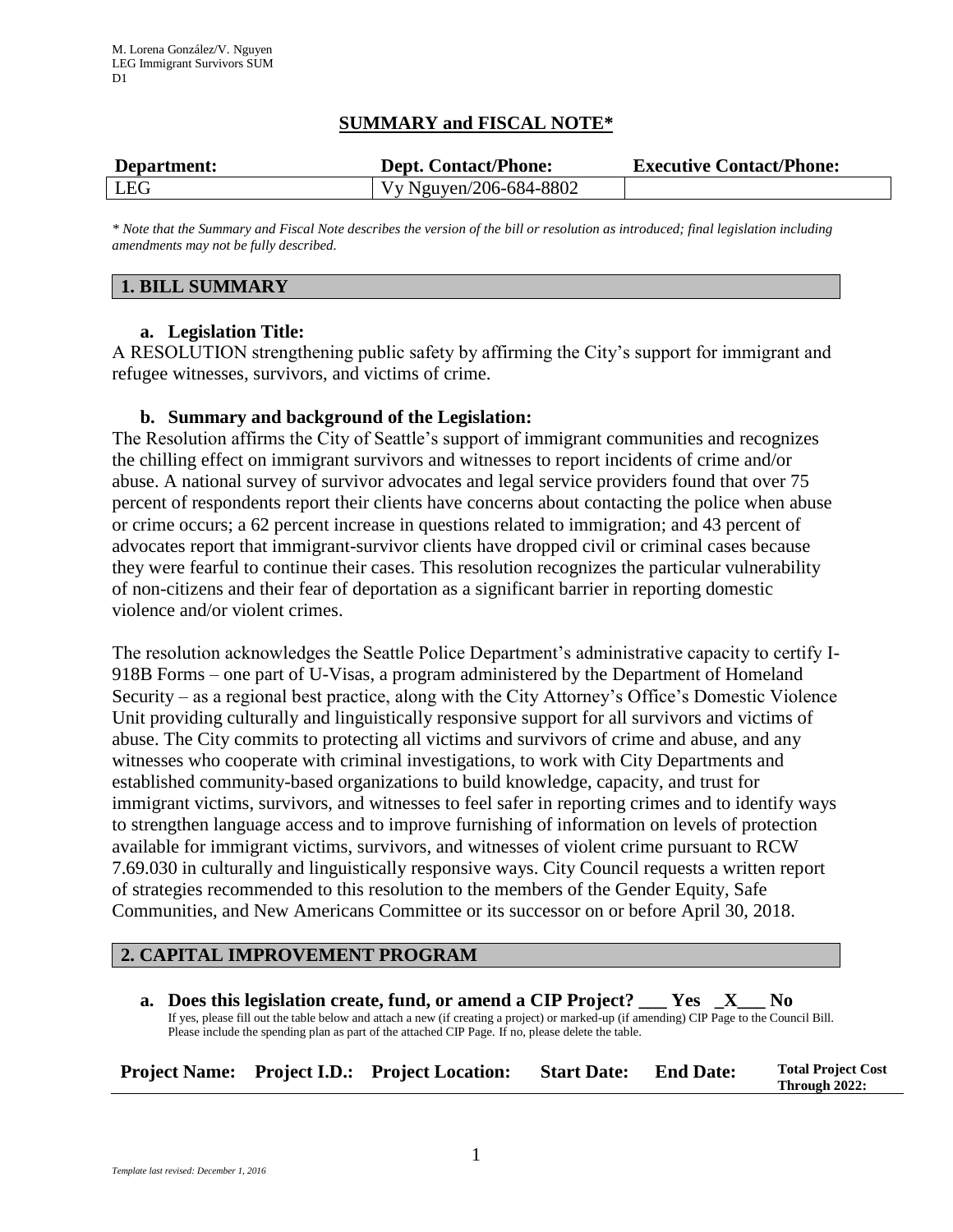#### **3. SUMMARY OF FINANCIAL IMPLICATIONS**

- **a. Does this legislation amend the Adopted Budget? \_\_\_ Yes \_\_\_X\_ No**
- **b. Does the legislation have other financial impacts to the City of Seattle that are not reflected in the above, including direct or indirect, short-term or long-term costs?**
- **c. Is there financial cost or other impacts of** *not* **implementing the legislation?**

#### **4. OTHER IMPLICATIONS**

**a. Does this legislation affect any departments besides the originating department?**

City Attorney's Office, Office of Immigrant and Refugee Affairs, Office of Intergovernmental Affairs

**b. Is a public hearing required for this legislation?**

No

.

**c. Does this legislation require landlords or sellers of real property to provide information regarding the property to a buyer or tenant?**

No

**d. Is publication of notice with** *The Daily Journal of Commerce* **and/or** *The Seattle Times* **required for this legislation?**

No

- **e. Does this legislation affect a piece of property?** No .
- **f. Please describe any perceived implication for the principles of the Race and Social Justice Initiative. Does this legislation impact vulnerable or historically disadvantaged communities?**

Survivors, victims, and witnesses are vulnerable members of our community, something that is compounded as an immigrant who may or may not experience language and cultural barriers to accessing law enforcement systems in place to protect our community. Additionally, an immigrant's status can frequently cause additional fear, stress, and anxiety over interactions with law enforcement, especially if they are undocumented. Due to a number of barriers and fear of deportation – regardless if they are undocumented or a